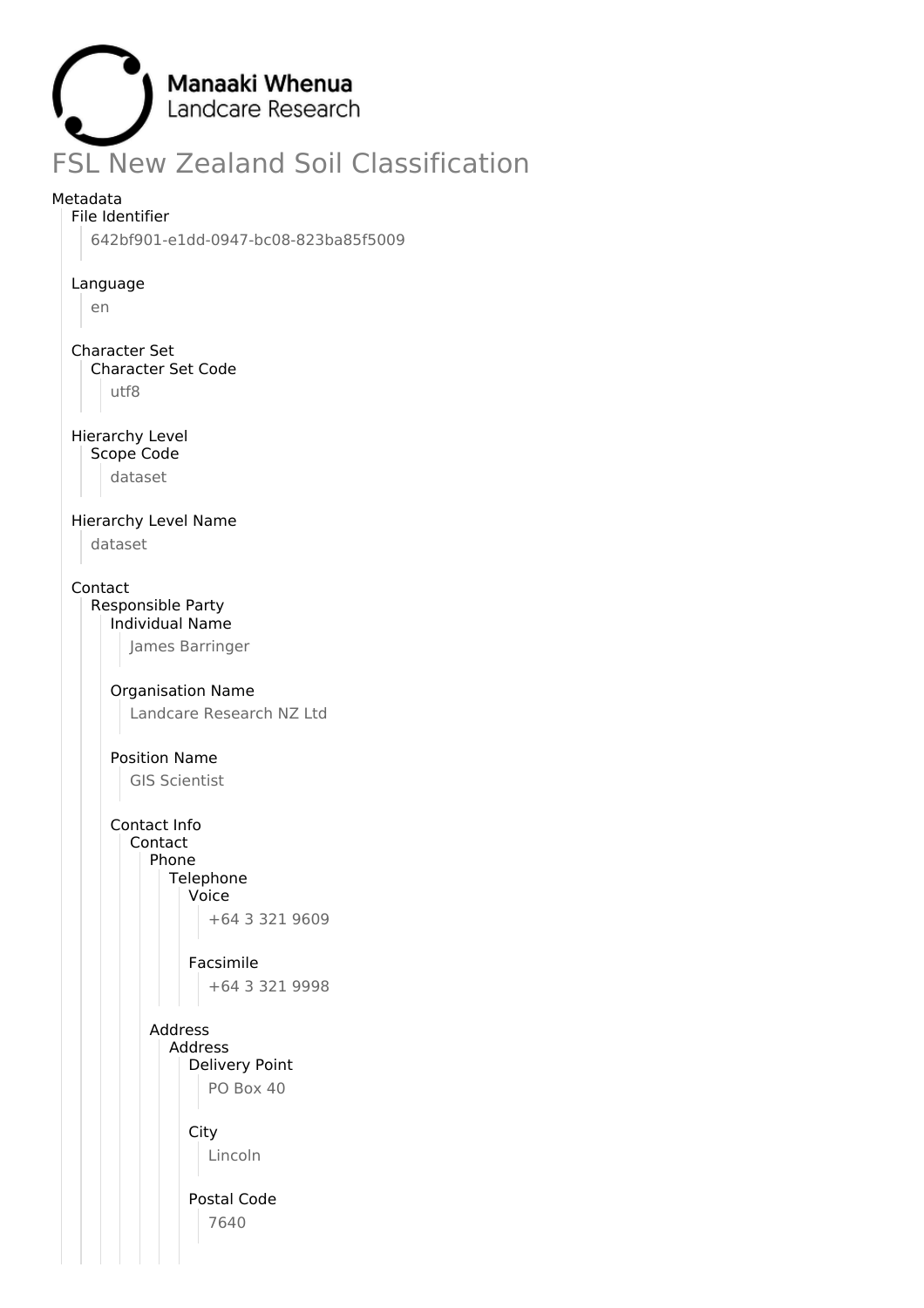Country nz Electronic Mail Address barringerj@landcareresearch.co.nz Role Role Code custodian Date Stamp Date 2010-05-26 Metadata Standard Name ISO 19115 Metadata Standard Version 2003 Spatial Representation Info Vector Spatial Representation Topology Level Code geometryOnly Geometric Object Type Code complex Integer 107298 Reference System Info Reference System Reference System Identifier Identifier Code New\_Zealand\_Transverse\_Mercator Identification Info Data Identification Citation Citation Title Fundamental Soil Layer - New Zealand Soil Classification Alternate Title nzfsl\_nzsc Date Date Cited Responsible Party Responsible Party Individual Name James Barringer Organisation Name Landcare Research NZ Ltd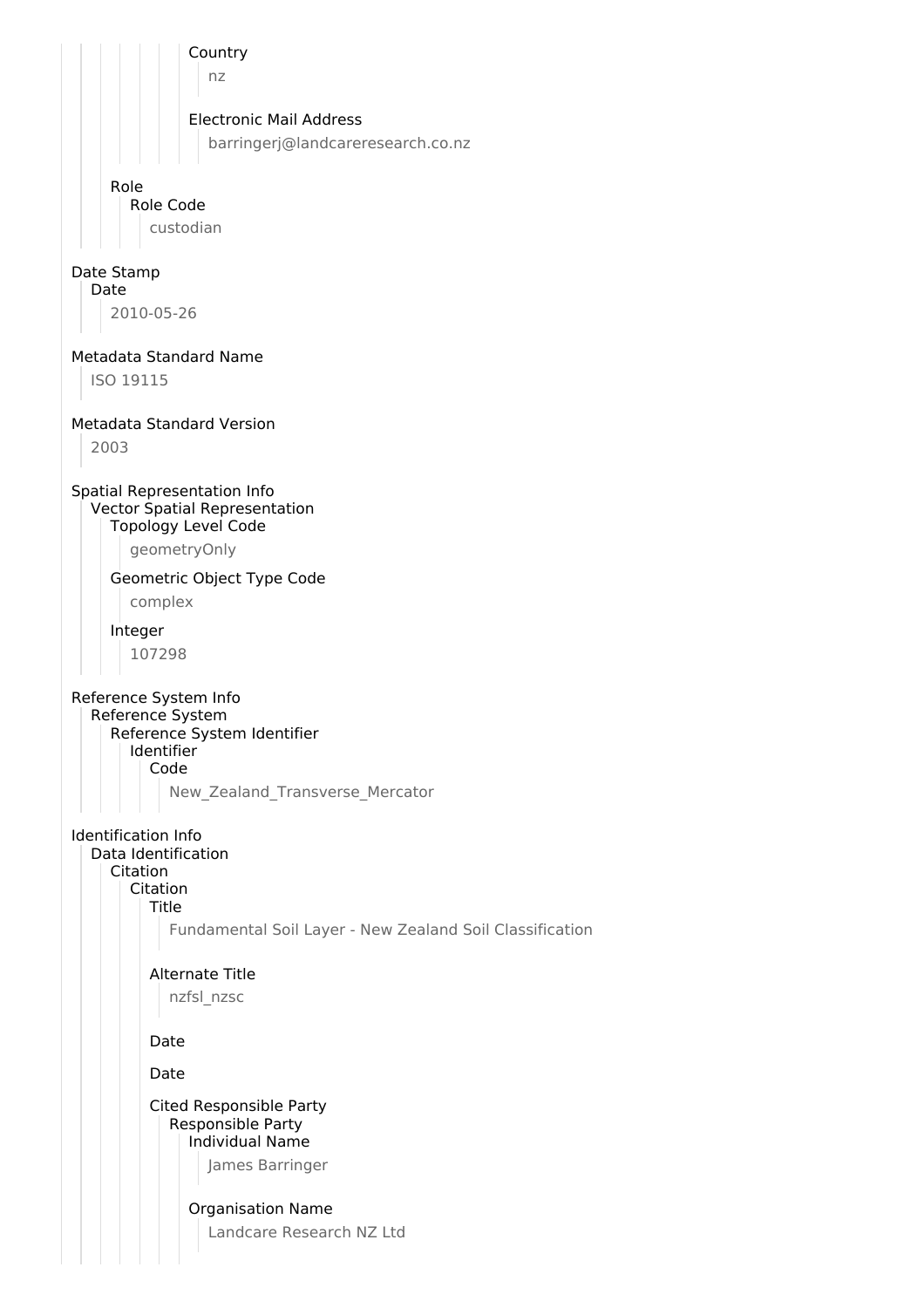

## Abstract

The soil fundamental data layers (FDLs) contain spatial information for 16 key attributes, each of which is measurable (i.e. is given a numeric value rather than being assigned to a descriptive class or category) and is recorded in appropriate units of measure. Since attributes have measurable values, FDLs are particularly useful in computer modelling and have enabled researchers and resource management decision-makers to make the most of rapid developments in GIS technology. Key soil attributes were selected through a consultation process with stakeholders, and generally fall into three groups: soil fertility/toxicity, soil physical properties (particularly those related to soil moisture), and topography/climate (T). Parameters include slope, potential rooting depth, topsoil gravel content, proportion of rock outcrop, pH, salinity, cation exchange capacity, total carbon, phosphorus retention, flood interval, soil temperature, total profile available water, profile readily available water, drainage, and macropores (shallow and deep). Regional soil databases were the key to generating FDLs. New Zealand was subdivided into several geographic regions and soil scientists were allocated a region for which they developed a 'regional legend', i.e. database. Regional data were correlated using the New Zealand Soil Classification (NZSC), referenced to the National Soils Database (NSD) and other relevant data sources, and then linked to the soil polygons in the New Zealand Land Resource Inventory (NZLRI). This layer holds the NZSC data upon which the remaining FSLs were based.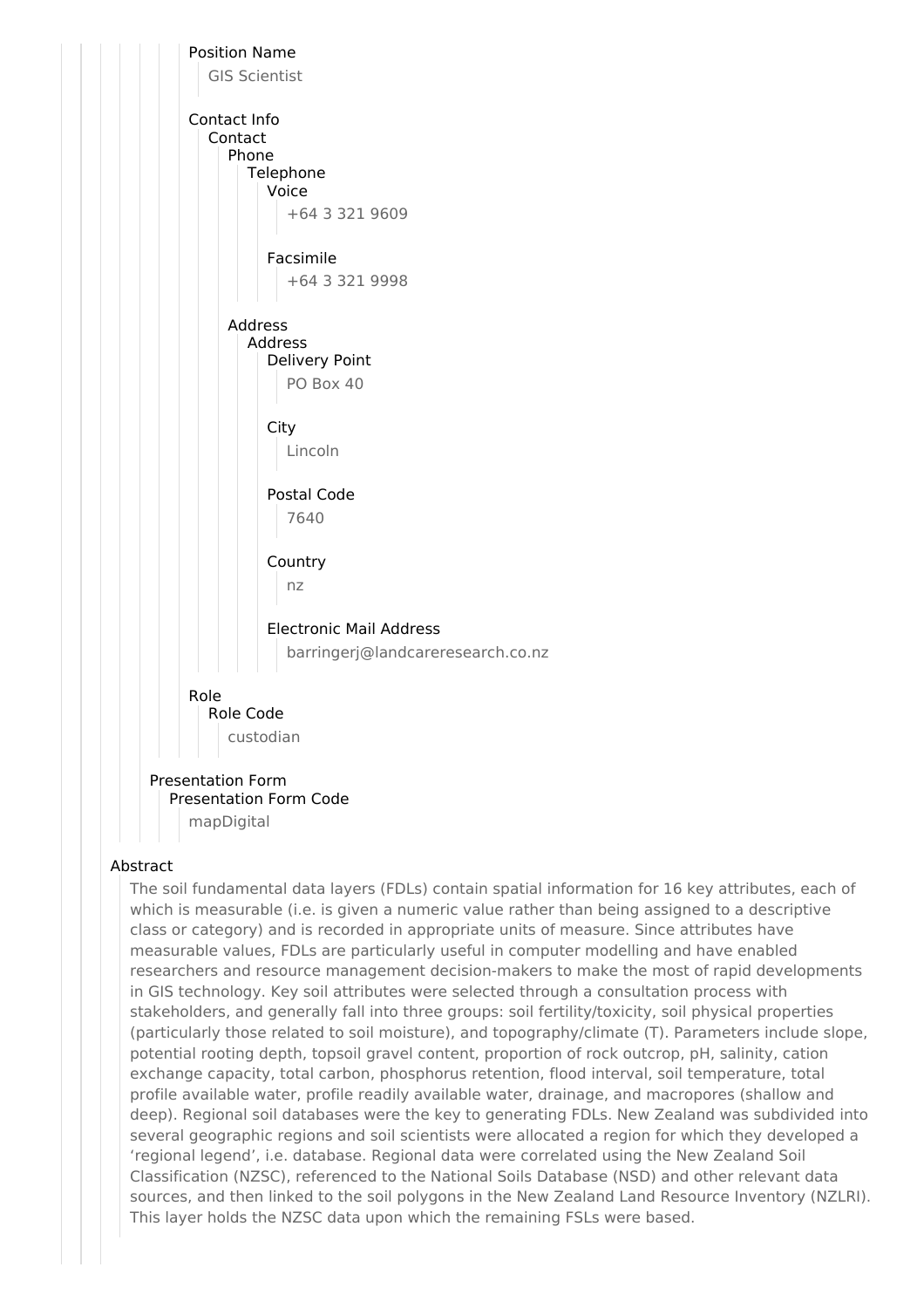|                                            | Resource Maintenance                                                                         |
|--------------------------------------------|----------------------------------------------------------------------------------------------|
|                                            | Maintenance Information                                                                      |
|                                            | Maintenance And Update Frequency<br>Maintenance Frequency Code                               |
|                                            | notPlanned                                                                                   |
|                                            |                                                                                              |
| Descriptive Keywords                       |                                                                                              |
| Keywords                                   |                                                                                              |
| Keyword                                    |                                                                                              |
| soil                                       |                                                                                              |
| Keyword                                    |                                                                                              |
|                                            | classification                                                                               |
|                                            |                                                                                              |
| Type                                       |                                                                                              |
|                                            | Keyword Type Code                                                                            |
|                                            | theme                                                                                        |
| Descriptive Keywords                       |                                                                                              |
| Keywords                                   |                                                                                              |
| Keyword                                    |                                                                                              |
|                                            | Downloadable Data                                                                            |
|                                            |                                                                                              |
| <b>Resource Constraints</b><br>Constraints |                                                                                              |
|                                            | Use Limitation                                                                               |
|                                            | Because this layer is based on the NZLRI, limitations associated with the multi-factor,      |
|                                            | homogenous unit area mapping, method of the LRI tends to result in themes being              |
|                                            | delineated at lower resolution than a single factor map of equivalent scale.                 |
|                                            |                                                                                              |
| <b>Resource Constraints</b><br>Constraints |                                                                                              |
|                                            | Use Limitation                                                                               |
|                                            | Survey date and therefore currency of data, varies from 1960s to 2000. While every effort    |
|                                            | has been made to supply a nationally consistent data set, there may be variations in         |
|                                            | classification, attribute values and scale and precision of mapping depending on time and    |
|                                            | region of soil data collection                                                               |
|                                            | <b>Resource Constraints</b>                                                                  |
| Constraints                                |                                                                                              |
|                                            | Use Limitation                                                                               |
|                                            | NZLRI mapping scale remained constant (at 1:63,360 and later 1:50,000), however, polygon     |
|                                            | resolution increased in detail as the survey progressed, and was variably constrained by the |
|                                            | quality of source information available to the mapper (e.g. original soil maps).             |
|                                            | Spatial Representation Type Code                                                             |
| vector                                     |                                                                                              |
|                                            |                                                                                              |
| Language                                   |                                                                                              |
| en                                         |                                                                                              |
| <b>Topic Category Code</b>                 |                                                                                              |
| environment                                |                                                                                              |
| <b>Topic Category Code</b>                 |                                                                                              |
| farming                                    |                                                                                              |
|                                            |                                                                                              |

Topic Category Code

planningCadastre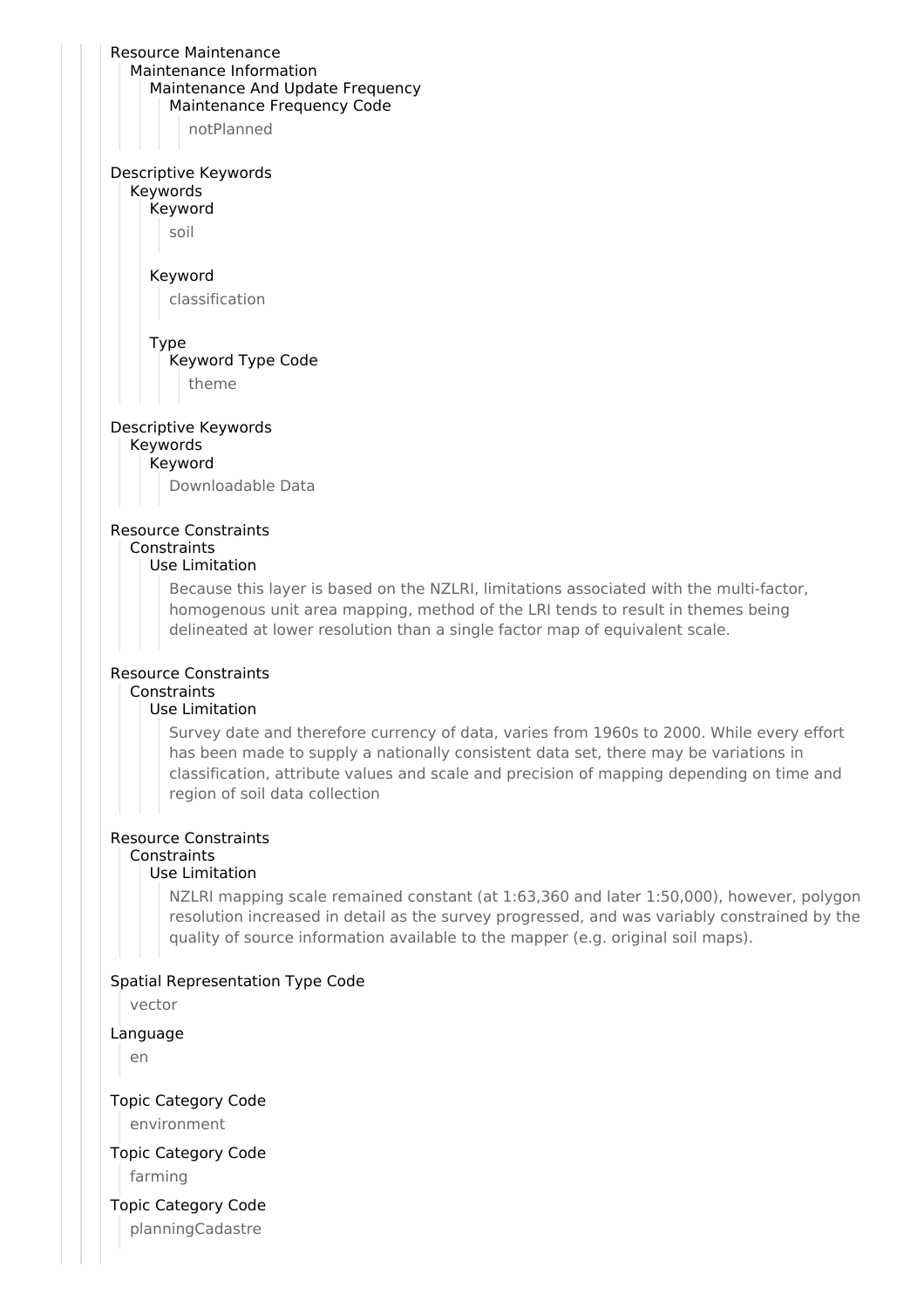